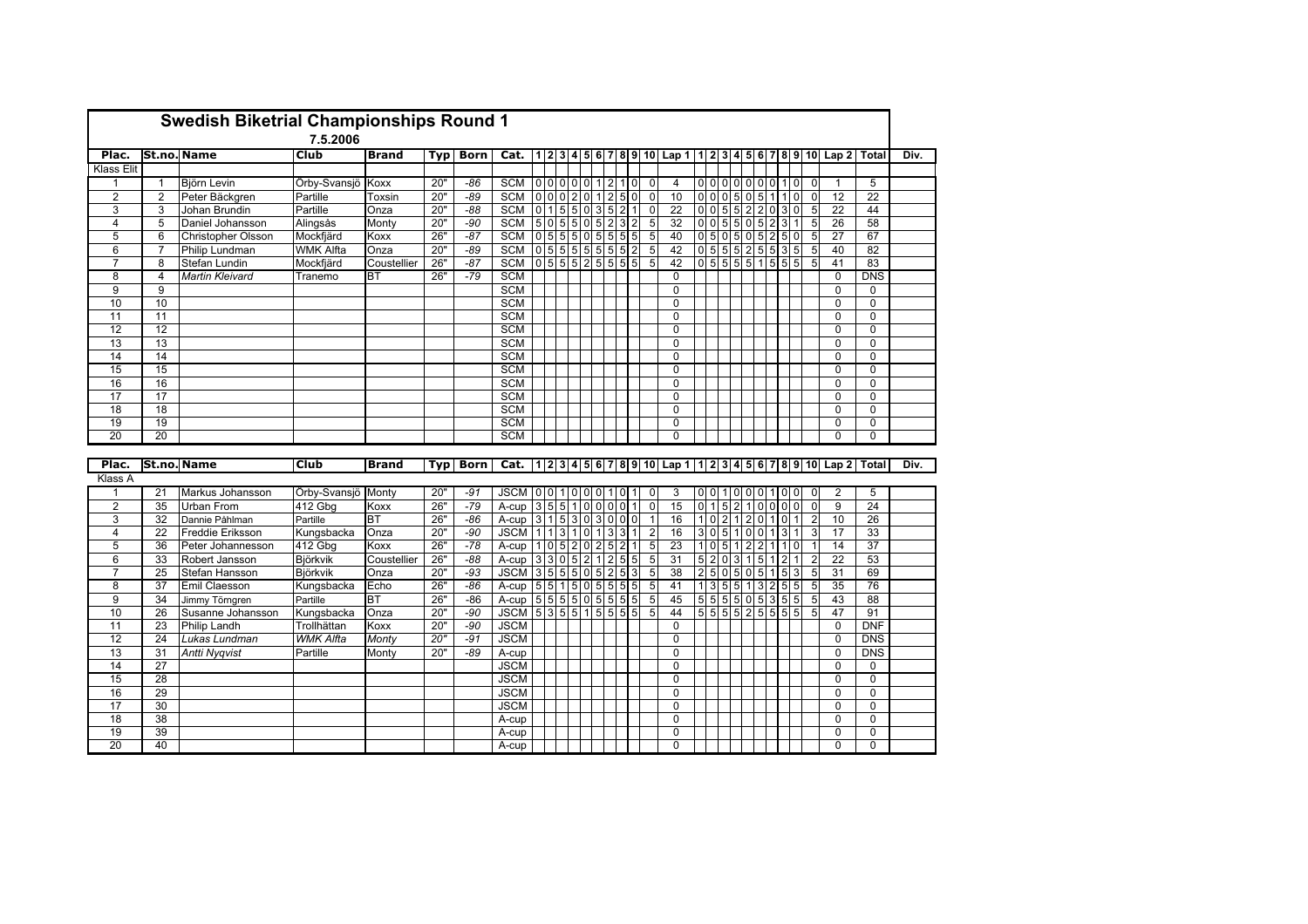| Plac.   | <b>St.no. Name</b> |                           | <b>Club</b>        | <b>Brand</b> |     |       |                                                                                                      |  |  |                            |    |                   |              |               |        |      | Typ   Born   Cat.  1 2 3 4 5 6 7 8 9 10  Lap 1 1 2 3 4 5 6 7 8 9 10  Lap 2  Total |                 | Div. |
|---------|--------------------|---------------------------|--------------------|--------------|-----|-------|------------------------------------------------------------------------------------------------------|--|--|----------------------------|----|-------------------|--------------|---------------|--------|------|-----------------------------------------------------------------------------------|-----------------|------|
| Klass B |                    |                           |                    |              |     |       |                                                                                                      |  |  |                            |    |                   |              |               |        |      |                                                                                   |                 |      |
|         | 43                 | William Lindahl           | Kungsbacka         | Monty        | 20" | $-91$ | B-cup   5   1   0   1   0   2   0   2   0                                                            |  |  |                            |    | 0 1               | $\mathbf{2}$ |               | 105010 |      | 10                                                                                | 21              |      |
| 2       | 48                 | Joacim Nymann             | Partille           | Monty        | 20" | $-94$ | B-cup $3 2 3 1 0 0 1 5 0 $                                                                           |  |  |                            | 15 | 2 3 1 1 0 2 05 0  |              |               |        |      | 14                                                                                | 29              |      |
| 3       | 42                 | Oscar Östvik              | Eskilstuna         | Monty        | 20" | $-91$ | B-cup $ 5 0 5 2 0 0 2 5 0 $                                                                          |  |  |                            | 19 | 5 0               |              | 1 1 2 0 0 3 0 |        |      | 12                                                                                | 31              |      |
| 4       | 45                 | Marcus Igelström          | Björkvik           | Onza         | 20" | $-95$ | B-cup $\left  2 \right  3 \left  1 \right  5 \left  1 \right  1 \left  0 \right  5$                  |  |  | $\mathbf{1}$               | 19 | 0 <sub>1</sub>    |              | 5300050       |        |      | 14                                                                                | 33              |      |
| 5       | 49                 | Martin Petrén             | Kungsbacka         | Zona         | 20" | $-91$ | B-cup $\left  2 \right  1 \left  2 \right  0 \left  0 \right  2 \left  0 \right  5 \left  5 \right $ |  |  |                            | 17 | 3 1 5 3 0 3 0 5 0 |              |               |        |      | 20                                                                                | $\overline{37}$ |      |
| 6       | 51                 | William Östvik            | Eskilstuna         | Koxx         | 20" | $-93$ | B-cup $ 2 5 5 5 0 2 05 2$                                                                            |  |  |                            | 26 | 2 5 5 5 0 1 05 1  |              |               |        |      | 24                                                                                | 50              |      |
| ⇁       | 50                 | Joakim Trommestad         | Örby-Svansjö Monty |              | 20" | $-91$ | B-cup 5 3 3 5 3 2 1 5 3                                                                              |  |  |                            | 30 | 3 5 5 3 2 1       |              |               |        | 0152 | 26                                                                                | 56              |      |
| 8       | 41                 | Linus Pihlsgård           | Partille TK        | Monty        | 20" | $-92$ | B-cup $ 3 5 5 5 1 5 $                                                                                |  |  | $1 \overline{\smash{5}}$ 3 | 33 | 3 3 3 5 0 3 1 5 3 |              |               |        |      | 26                                                                                | 59              |      |
| 9       | 53                 | Daniel Christiansen       | Partille           | Koxx         | 20" | $-93$ | B-cup 5 5 5 5 6 0 5 1 5 3                                                                            |  |  |                            | 34 | 3 5 5 3 2 5 3 5 5 |              |               |        |      | 36                                                                                | 70              |      |
| 10      | 54                 | Magnus Haggren            | Kungsbacka         | Giant        | 26" | $-82$ | B-cup $ 5 5 5 5 5 5 3 55 5$                                                                          |  |  |                            | 43 | 5 5 5 5 1 355 53  |              |               |        |      | 37                                                                                | 80              |      |
| 11      | 47                 | Adam Landh                | Trollhättan        | Monty        | 20" | $-93$ | B-cup 5 5 5 5 5 5 3 2 5 3                                                                            |  |  |                            | 38 | 5555555555        |              |               |        |      | 45                                                                                | 83              |      |
| 12      | 44                 | <b>Mikael Fredriksson</b> | Kungsbacka         | Kleivard     | 26" | $-84$ | B-cup                                                                                                |  |  |                            | 0  |                   |              |               |        |      | 0                                                                                 | <b>DNS</b>      |      |
| 13      | 46                 | Kim Jonsson               | Björkvik           | Monty        | 20" | $-93$ | B-cup                                                                                                |  |  |                            |    |                   |              |               |        |      | 0                                                                                 | <b>DNS</b>      |      |
| 14      | 52                 | <b>Viktor Eriksson</b>    | <b>Björkvik</b>    | Megamo       | 20" | $-91$ | B-cup                                                                                                |  |  |                            | O  |                   |              |               |        |      | 0                                                                                 | <b>DNS</b>      |      |
| 15      | 55                 |                           |                    |              |     |       | B-cup                                                                                                |  |  |                            | 0  |                   |              |               |        |      | 0                                                                                 | 0               |      |
| 16      | 56                 |                           |                    |              |     |       | B-cup                                                                                                |  |  |                            |    |                   |              |               |        |      | 0                                                                                 | $\Omega$        |      |
| 17      | 57                 |                           |                    |              |     |       | B-cup                                                                                                |  |  |                            | 0  |                   |              |               |        |      | 0                                                                                 | 0               |      |
| 18      | 58                 |                           |                    |              |     |       | B-cup                                                                                                |  |  |                            | 0  |                   |              |               |        |      | 0                                                                                 | 0               |      |
| 19      | 59                 |                           |                    |              |     |       | B-cup                                                                                                |  |  |                            |    |                   |              |               |        |      | 0                                                                                 | 0               |      |
| 20      | 60                 |                           |                    |              |     |       | B-cup                                                                                                |  |  |                            |    |                   |              |               |        |      | ŋ                                                                                 | 0               |      |